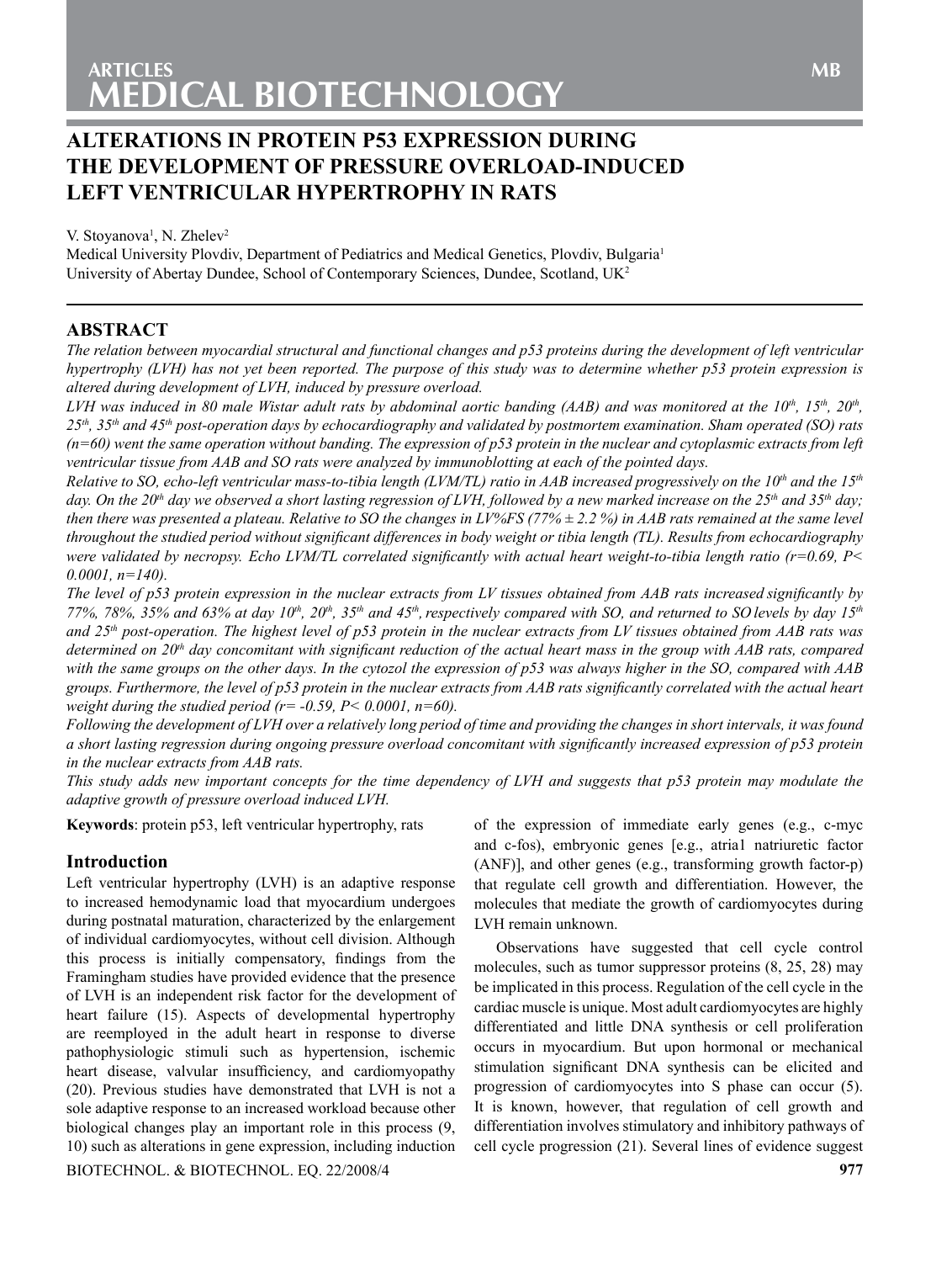that p53 is a critical component of an inhibitory pathway that negatively regulates progression of the cell cycle (24) and prevents the cells from entering S phase. p53 plays multiple roles in cells. A wide range of stress factors can activate p53 to elicit adaptive responses that include, but that are by no means restricted to, growth arrest and apoptosis. These properties are profoundly influenced by cell type and tissue-specific modifiers, which are of great importance but remain poorly understood (12).

Evidence in vitro suggests a functional association between cardiomyocyte stretch and p53 activation (17). In several in vivo injury models (ie, myocardial infarction (22), reperfusion injury (30), pacing-induced heart failure (3), and isoproterenolinduced hypertrophy (18) cardiac p53 expression is known to increase. Nevertheless, our current knowledge of the expression of protein p53 during the development of LVH induced by pressure overload remains unclear.

With the use of abdominal aortic banding (AAB) - a simple technique for inducing LVH in rats, the aim of this study was to examine by immunoblotting the effect of pressure overload on the expression of protein p53 in left ventricular (LV) tissues. Our data suggest that protein p53 may be involved in the adaptive growth of LV tissue during pressure overload induced LVH in rats.

# **Materials and Methods**

#### **Animals**

Experiments were performed with male Wistar rats,  $200\pm10$ g body weight and 9-10 weeks old at the beginning of the experiment. All procedures were performed in accordance with the Ethical Committee Note of the Medical University Plovdiv (Bulgaria) for care and use of laboratory animals.

#### **Animal model**

#### *Surgical Induction of Pressure Overload*

Pressure overload was produced by AAB subdiaphragmatically as previously described (27). Briefly, under anesthesia with pentobarbital sodium (65mg/kg ip) intraperitoneally and a midline abdominal laparotomy, a nearly 1 cm segment of abdominal aorta was separated free just bellow the diaphragma and a needle, having 0.95 mm external diameter was placed on the top of the aorta. A 2-0 surgical silk was tightly banded around the needle and aorta providing a uniform degree of constriction. The needle was then carefully withdrawn from the ligature so that the diameter of the constriction approximated that of the needle. Muscles and skin were closed layer by layer with 3-0 silk suture. For sham operated (SO) animals the identical procedure was performed except AAB. Postoperatively, all animals were fed commercial rat chow and had free access to water. On the final day of the study each rat with AAB was examined to verify the constriction.

### **Echocardiographic study**

After sedation with pentobarbital sodium (65mg/kg) injected intraperitoneally, rats were secured in a supine position, shaved at the precordium, and transthoracic echocardiography was performed by using Sono Site 180 (SonoSite Inc., USA) equipped with a 10 MHz linear transducer.

The heart was imaged in the 2-D mode in the parasternal long-axis view. From this view, an M-mode cursor was positioned perpendicular to the interventricular septum and posterior wall of the left ventricular at the level of the papillary muscles. Left ventricular anterior wall thickness (AWT), posterior wall thickness (PWT), left ventricular enddiastolic diameter (LVEDD), and left ventricular end-systolic diameter (LVESD) were measured. All measurements were done from leading edge to leading edge according to the American Society of Echocardiography guidelines (26). Three representative cardiac cycles were analyzed and averaged for each measurement. Left ventricular mass (LVM) was calculated by use of the following formula, assuming a spherical left ventricular geometry and validated in rats  $(19)$ : LVM  $(g)$  = 1.04 x [(LVEDD+ PWT+ AWT)3-LVEDD3], where 1.04 is the specific gravity of myocardium. The percentage of LV fractional shortening (LV%FS) was calculated as [(LVEDD  $LVESD$ / $LVEDD$ ]  $\times$  100.

### **Hemodynamic Measurements**

Mean blood pressure (MBP) was measured in anesthetized (pentobarbital sodium - 65mg/kg ip) rats (n=5 from each group and at each time point). For this purpose the left carotid artery was cannulated with a fluid-filled polyethylene (PE-50) catheter connected to a pressure transducer **(**Еxperimetria, Ltd, Hungary) in-line to Cardiostar CO-100 polygraph (Cardiostar CO-100, Experimetria MM, Ltd., Budapest, Hungary).

### **Cytoplasmic and nuclear protein extraction.**

Cytoplasmic and nuclear extracts were prepared from snap-frozen LV tissue (14). The LV tissue (100 mg) was homogenized, using a DIAX900 P/N595 homogenizer in 300µl an ice-cold phosphate-buffered saline (PBS) containing 5µl protease inhibitor cocktail (AEBSF 104mM, Aprotinin 0.08mM, Leupeptin 2mM, Bestatin 4mM, Pepstatin A 1.5mM, E-64 1.4mM - Sigma). Homogenate was centrifuged for 10 min at 12000g at 4°C. The supernatant was kept as cytoplasmic extract and stored at -80°C. For preparation of nuclear extracts, pelleted nuclei were resuspended in PBS, centrifuged, and further lysed for 15 min on ice in PBS and Triton Х-100 added to a final concentration of 0.5% in the presence of a cocktail of protease inhibitors as described above. After centrifugation at 12000g at 4°C for 10 min the supernatant was transferred to a new tube as nuclear extract and stored at -80°C until needed. Protein concentrations in each sample were determined according to the method of Bradford (4) using bovine serum albumin (BSA) as a standard.

### **Immunoblotting**

Samples (45 µg of protein) were heat-denatured in Laemmli sample buffer (10% glycerol, 5% b-mercaptoethanol, 2% sodium dodecyl sulphate (SDS), 62.5mM Tris (pH 6.8), 0.05% bromphenol blue, final concentrations) and after centrifugation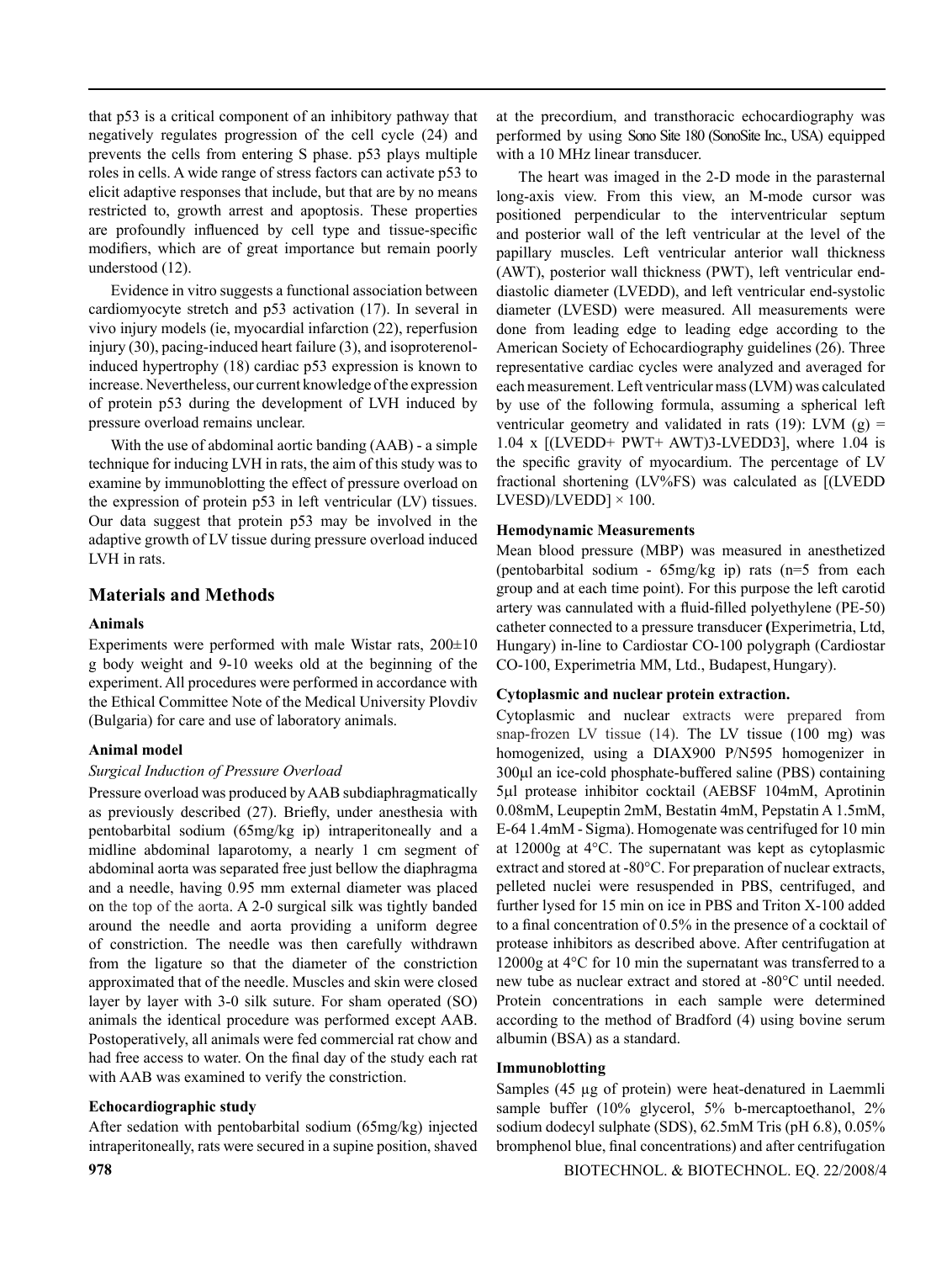loaded onto a 12% SDS-PAGE gel. After electrophoresis, proteins were transferred to a nitrocellulose membrane. Membranes with transferred proteins were incubated for 1 h in blocking solution containing 5% nonfat milk in phosphatebuffered saline-0.2% Tween 20 (PBST), and then overnight with primary mouse monoclonal antibody to p53 (1:500; Santa Cruz Biotechnology, Inc.; Pab 240) in blocking solution at 4°C. After being washed with PBST, membranes were incubated with goat anti-mouse IgG peroxidase-conjugated secondary antibody (Jackson ImmunoResearch Lab INC) diluted 1:4000 for 1h at room temperature. Bound antibody was detected as chemiluminescence, using ECL reagents (Amersham Biosciences, UK). The signals were quantified by measuring the optical density with an Image analyzer (Gel-Pro Analyzer 3.1). Each protein sample was analyzed three times, and at least nine different samples from AC and SO rats were examined at each time point after operation.

### **Experimental protocol**

After the initial assessment by using echocardiography rats were randomly divided into 2 groups and subjected to AAB or sham operation.

In 10-16 AAB- rats and 10 SO- rats transthoracic echocardiography was performed at 10<sup>th</sup> day, 15<sup>th</sup> day, 20<sup>th</sup> day, 25<sup>th</sup> day, 35<sup>th</sup> day and 45<sup>th</sup> day after surgery and on the appointed day they were euthanized.

Body weight (BW) was recorded for each rat, both on the day of operation and on the day of death. On the last day, after all measurements were completed, each animal chest was opened through a left thoracotomy, the pericardium was exposed, and the heart was quickly removed, immersed in icecold PBS and weighed. Left ventricular free wall was separated and each sample of LV tissue was used for protein preparation. Left ventricular tissue was frozen immediately in liquid nitrogen and stored at -70°C until required for biochemical analysis. The length of the tibia was measured. The right tibia was dissected, and its length from the condyles to the tip of the medial malleolus was measured with a micrometer caliper by the method of Yin et al. (29).

### **Statistical analysis**

Values are expressed as means  $\pm$  standard deviation. Serial echocardiographic studies were tested by repeated measures ANOVA followed by Fisher's protectedleast significant difference test. Results obtained in postmortem examination, in echocardiographic studies and protein levels were analyzed with analysis of variance of the multivariate profiles for dependent groups (MANOVA), followed by the Duncan post hoc test to assess differences between groups (AAB and SO), as well as the effect of aortic banding in time. A value of P<0.05 was considered statistically significant. The relation between variables of echo-LVM, actual HW and protein levels were examined by regression analysis.

# **Results and Discussion**

# **Mortality**

A total of 155 rats were initially enrolled in this study – 95 underwent AAB and 60 rats - SO. Upon surgery, the death rate for AAB was nearly 16% - mainly in the first 12 hours after the operation and only two died on the third day. There were no fatalities in SO.

# **Hemodynamic measurements**

The time course for alterations in MBP and heart rate after 10, 15, 20, 25, 35 and 45 days of pressure overload is presented in **Table 1**. Relative to SO MBP was increased by 53 mmHg in AAB rats at each time point after pressure overload. No significant difference was observed in heart rate (HR) between AAB and SO rats and within each group across time. Body weight (BW) and tibia length (TL) were analyzed across groups and in time. There was significant increase in BW and TL with time in rats from both groups, with no significant difference between the groups at each time point (**Table 1**).

### **Echocardiographic measurements**

In vivo 2-D guided M-mode echocardiograms were obtained on the  $10^{th}$ ,  $15^{th}$ ,  $20^{th}$ ,  $25^{th}$ ,  $35^{th}$  and  $45^{th}$  day after operation in all rats. Echo-LVM was calculated and results were expressed as the ratio of echo LVM-to-TL. In relation to SO, echo LVMto-TL ratio in AAB rats increased significantly (e.g., by 24%

#### **TABLE 1**

**Day BW g TL mm MBP mmHg HR beats/min SO AAB SO AAB SO AAB SO AAB 10th d** 197±9 197±18 34.9±0.6 34.7±1.4 111±3 165±5**#** 403±15 372±16 **15th d** 211±9 219±11 35.8±0.7 35.9±0.8 112±3 167±6**#** 410±11 399±17 **20th d** 223±9 228±15 36.5±0.7 36.4±0.6 113±3 166±4**#** 409±8 409±13 **25th d** 244±9 253±30 36.8±0.4 36.7±1.0 113±5 164±2**#** 410±7 405±17 **35th d** 260±7 283±19 37.5±0.5 38.1±0.8 113±2 165±3**#** 410±7 406±17 **45th d** 290±14 301±20 38.4±0.5 38.5±0.8 114±4 168±4**#** 409±8 402±16

Measurements of body weight (BW), tibia length (TL), mean blood pressure (MBP), heart rate (HR) in sham-operated (SO) and abdominal aortic banded (AAB) rats at each time point after surgery.

Data are means±SD; # - P<0.05 AAB vs. respective SO. d-day.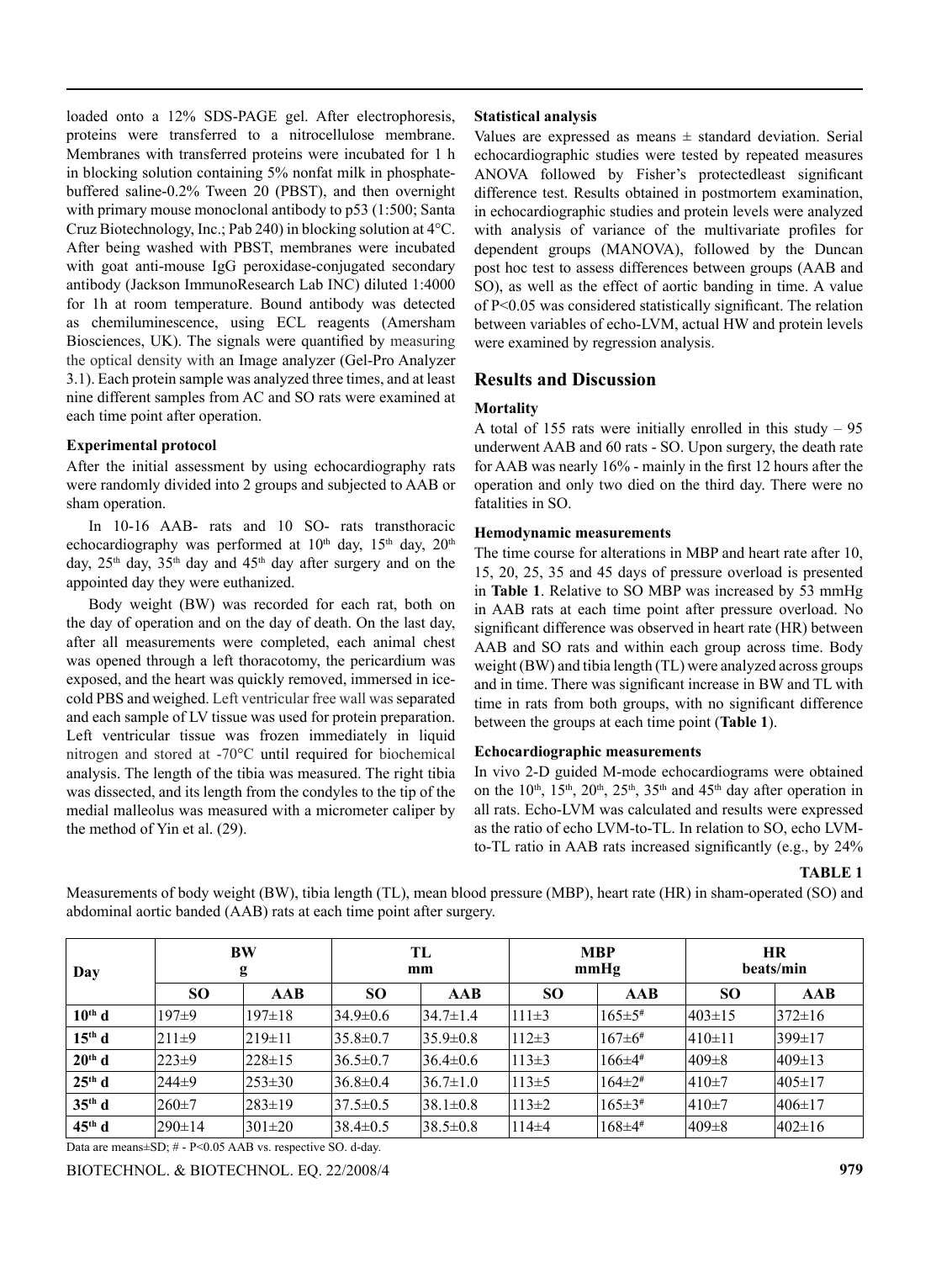at day 10, 51% at day 15, 21% at day 20, 45% at day 25, 69% at day 35 and 70% at day 45 (**Fig. 1A**). Interestingly, a shortlasting regression of LVH at day 20 was observed. On this exact day echo LVM-to-TL ratio was significantly lesser in respect to the other time points in AAB group (e.g. by 16% to  $10<sup>th</sup>$  day, by 27% to  $15<sup>th</sup>$  day, by 28% to  $25<sup>th</sup>$  day, by 49% to both  $35<sup>th</sup>$  and  $45<sup>th</sup>$  days).

All echocardiographic parameters remained with no significant changes in SO during the studied period. Echocardiographic data showed that hearts of the rats subjected to AAB maintained normal LV chamber size and systolic function. Relative to SO the changes in LV%FS (77%  $\pm$  2.2 %) in AAB rats were not statistically significant and remained at the same level throughout the studied period (**Fig. 1C**).

### **Necropsy validation**

The time dependency of LVH and the short lasting regression of the hypertrophy on the  $20<sup>th</sup>$  day were verified by necropsy at each time point. Actual heart weight (HW) was measured at each time point and results expressed as the ratio of HW-to-TL (**Fig. 1B**). They supported the observed by echocardiographic study changes in the development of LVH. Furthermore, echo LVM-to-TL ratio correlated significantly with HW-to-TL ratio (r=0.69; P<0.0001) (**Fig. 1D**).

# **Changes in p53 protein expression after AAB and SO operation**

To determine the expression of p53 protein during the development of LVH, nuclear and cytoplasmic extracts from LV tissue of AAB and SO rats were analyzed by immunoblotting. We measured the level of p53 protein in cytoplasmic and nuclear extracts of LV tissues from AAB and SO rats at days  $10<sup>th</sup>$ ,  $15<sup>th</sup>$ ,  $20<sup>th</sup>$ ,  $25<sup>th</sup>$ ,  $35<sup>th</sup>$  and  $45<sup>th</sup>$  after operation. Equal protein loading in each experiment was confirmed by Coomassie blue staining of the gels and by reprobing each membrane with a mouse monoclonal antibody to α-actin.

Each experiment was repeated twice to confirm the reproducibility of the results. A representative experiment is shown in **Fig. 2**. LV tissue obtained from SO rats showed a constant level of p53 protein in the nuclear and cytoplasmic extracts throughout the day 10-45 postoperative period. Relative to the nuclear extracts from the LV tissue obtained from SO rats at each time point, the protein levels of p53 detected in the cytoplasmic extracts from the same samples were significantly higher.

The level of p53 protein in the cytoplasmic extracts from AAB rats was higher on  $15<sup>th</sup>$  and  $25<sup>th</sup>$  days (0.39 $\pm$ 0.05 and 0.38±0.09 respectively) compared with AAB rats on the other days ( $10^{th}$  -0.33 $\pm$ 0.08,  $20^{th}$  -0.34 $\pm$ 0.09,  $35^{th}$  - 0.34 $\pm$ 0.08 and  $45^{th}$ 



**Fig. 1.** Time-course changes in **(A)** echocardiographically derived left ventricular mass ventricular –to-tibia length ratio [echo-LVM/TL], **(B)** actual heart weight to tibia length ratio [HW/TL], **(C)** percentage of LV fractional shortening (LV%FS) assessed by echocardiography of 10-16 abdominal aortic banding rats (AAB) and 10 sham-operated (SO). **(D)** Correlation between actual heart weight-to-tibia length ratio [HW/TL] and echo-LV mass-to tibia length ratio [echo-LVM/TL]; r =0.69, P<0.0001; n=140. d - day; Data are means±SD; **a** - P<0.05 vs. 10 day AAB; **b** - P<0.05 vs. 15 day AAB; **c** - P<0.05 vs. 20 day AAB; **d** - P<0.05 vs 25 day AAB; **e** - P<0.05 vs 35 day AAB; **f** - P<0.05 vs 45 day AAB; **#**- P<0.05 vs respective SO.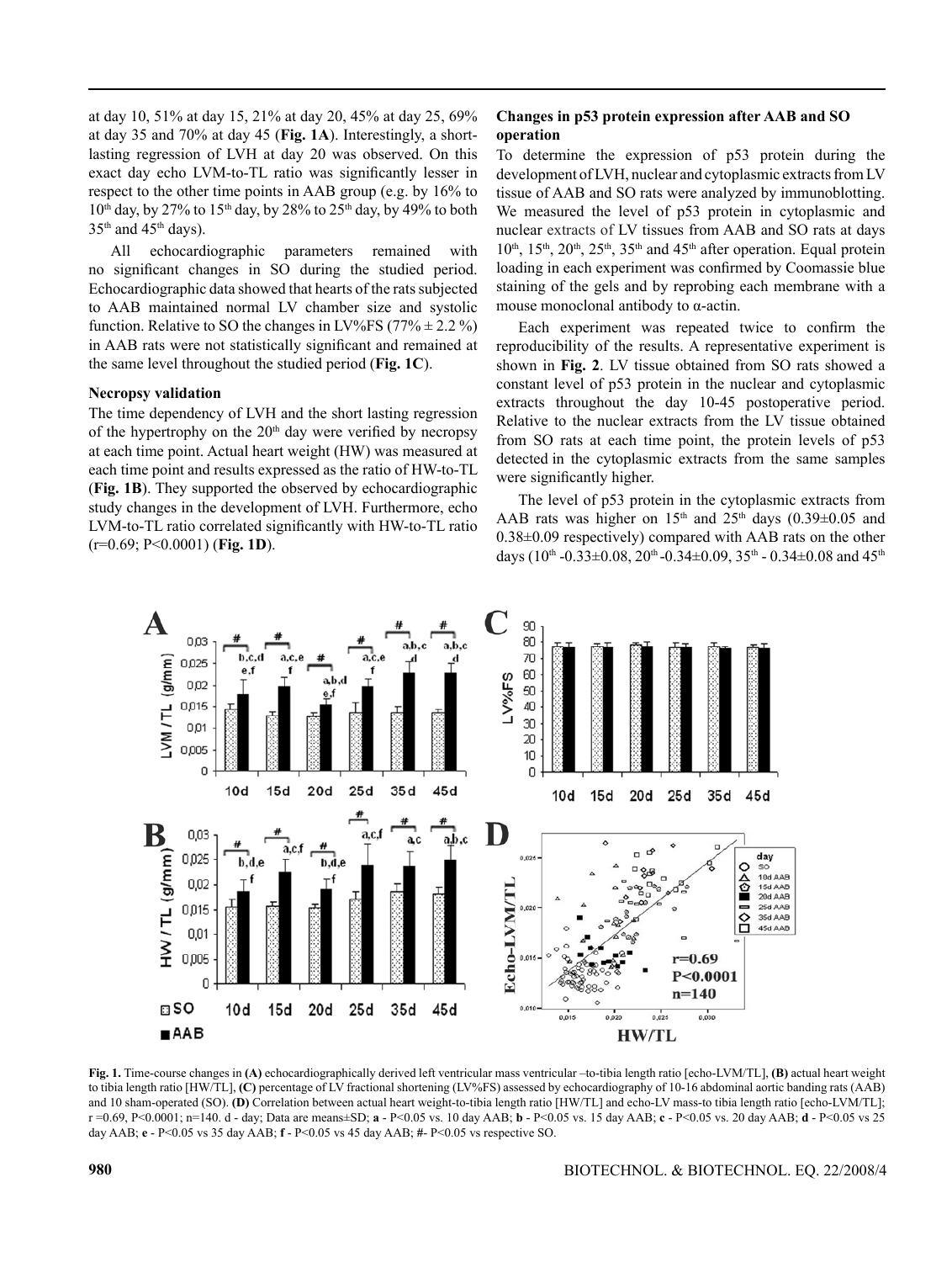-0.17±0.09), such that no significant differences was observed between the cytoplasmic levels of p53 protein in AAB and SO rats at  $15<sup>th</sup>$  and  $25<sup>th</sup>$  days (Fig. 3A).



**Fig. 2.** Immunoblotting analysis to show the expression of p53 protein in cytoplasmic and nuclear extracts from LV tissue obtained from rats after abdominal aortic banding (AAB) and sham operated (SO). Membranes were probed with antibodies to p53 and α-actin (to confirm equal protein loading in each experiment). The position of molecular weight markers is indicated to the left of the Western blots.

Interestingly, the level of p53 protein in the nuclear extracts from LV tissues obtained from AAB rats increased significantly by 77%, 78%, 35% and 63% at day  $10^{th}$ ,  $20^{th}$ ,  $35^{th}$ and 45th respectively, compared with SO, and returned to SO levels by day 15th and 25th post operation (**Fig. 3B**). However, the highest level of p53 protein in the nuclear extracts from LV tissues obtained from AAB rats was noted on the  $20<sup>th</sup>$  day concomitant with significant reduction of the actual heart mass in the group with AAB rats, compared with the same groups on the other days. As shown in **Fig. 3C** the level of p53 protein in the nuclear extracts from AAB rats significantly correlates with the actual heart weight for the studied period ( $r = -0.59$ , P< 0.0001).

**Figure 2** also shows that the changes in p53 protein level in AAB rats was not due to variations in the amount of protein loaded as each membrane was reprobed with an antibody to α actin and showed a band at 42 kDa, for which the level altered very little in samples from both AAB and SO groups throughout the studied period.

The changes in the expression of p53 protein from nuclear and cytoplasmic extracts from LV tissue of AAB and SO rats at each time point were quantified by measuring the optical densities of the bands obtained from 9-13 separate hearts with two determinations per tissue sample. p53 protein expression was normalized individually to the level of expression of the total cytoplasmic and nuclear protein for each sample respectively (**Fig. 3A and B**).

In this study we report the subcellular expression of one of the main modulator of the cell cycle protein p53 during the development of LVH. Recent studies have proved that despite the diminishing ability of the cardiac myocyte to undergo cell division, in some instances, cardiac myocyte nuclear division can be re-initiated in the adult rat heart (2, 5). Our evaluation of myocardial expression of protein p53 has been somewhat biased, as we have assumed that this protein exists primarily to regulate the cell cycle.

The potential role of tumor suppressor gene product expression in myocardial development and pathology is discussed by Kim and colleagues (16). These authors demonstrated that in isoproterenol-induced hypertrophy in mice they did not find significantly induced tumor suppressor gene transcription. But they noticed that the study utilized total heart preparations and also they did not study the expression of these proteins for a long period after induction of LVH. Recent observations have underscored the importance of p53 in regulating cardiomyocyte cell cycle activity in response to expression of DNA tumor virus oncoproteins (22). The profound roles of p53 in DNA tumor virus-induced cardiomyocyte proliferation raised the possibility that this protein might also exert a cell cycle regulatory role in the adult heart. In this study we have shown by immunoblotting that the expression of protein p53 alters dramatically, but transiently during the development of pressure overload induced LVH in rats.

That LVH had indeed occurred in our model was demonstrated by a 70% increase in echo LVM-to-TL ratio in AAB rats compared with SO control animals by 45 days after operation (**Fig. 1**). Previous investigators demonstrated that



#### **Fig. 3.** Densitometric analysis of p53 protein in LV tissue.

(**A**) Quantitative analysis of Western blotting experiments from cytoplasmic extracts from left ventricular tissue from 9-13 abdominal aortic banding [AAB] and 9 sham operated [SO] rats on  $10^{th}$ ,  $15^{th}$ ,  $20^{th}$ ,  $25^{th}$ ,  $35^{th}$  and  $45^{th}$  day after operation.

(**B**) Quantitative analysis of the ratio of nuclear p53 to total nuclear protein for each sample from the same left ventricular tissue that cytoplasmic extracts were taken is depicted. Data are means±SD, **a** - P<0.05 vs. 10 day AAB; **b** - P<0.05 vs. 15 day AAB; **c** - P<0.05 vs. 20 day AAB; **d** - P<0.05 vs. 25 day AAB; **e** - P<0.05 vs. 35 day AAB; **f** - P<0.05 vs. 45 day AAB; # - P<0.05 vs. respective SO.

(**C**) Actual heart weights are plotted vs. normalized nuclear p53 expression in abdominal aortic banded animals. Data were analyzed by logistic regression for 9-13 animals in each day,  $r = -0.59$ ,  $P < 0.0001$ ;  $n = 60$ .

#### Biotechnol. & Biotechnol. Eq. 22/2008/4 **981**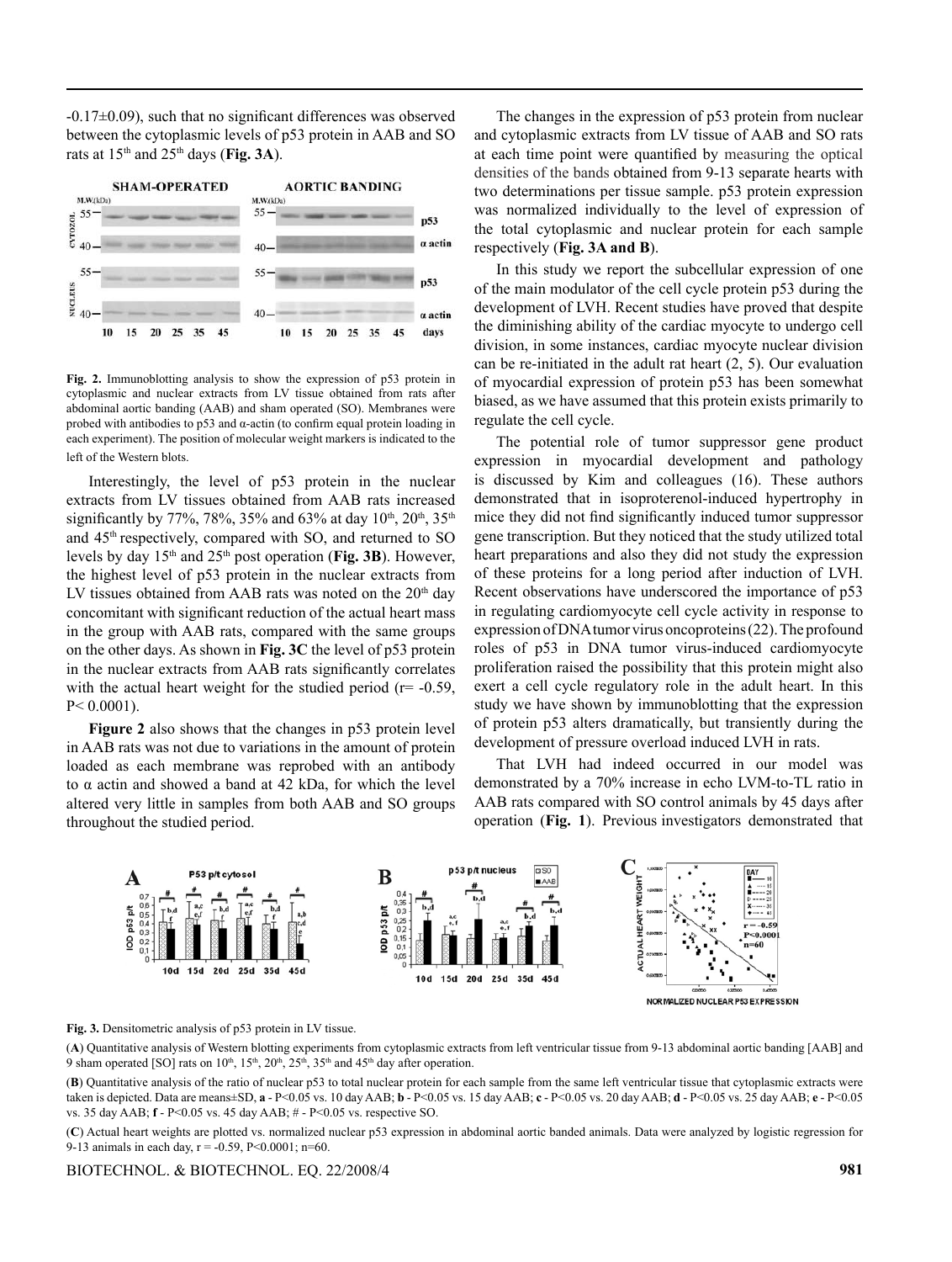pressure overload is initially characterized by the development of concentric LVH with compensated left ventricular contractile performance (11, 19). Our results demonstrate that hypertrophy of the left ventricle within the whole period of 45 days after AAB compensates to maintain baseline cardiac function. Despite the increased blood pressure in AAB rats, the LV%FS in AAB groups was not different from that in SO groups, which is most likely due to the greater wall thickness of the AAB groups in the presence of similar LVEDD.

In our model the magnitude of the pressure overload was sufficient to produce significant LVH within 10 day time frame. However, we report a further increase of echo LVM on the  $15<sup>th</sup>$  day after AAB. Interestingly, on  $20<sup>th</sup>$  day after operation there was a short lasting regression in LVM, followed by a new progression on  $25<sup>th</sup>$  and  $35<sup>th</sup>$  days. Above all, one may ask whether our finding is simply an artifact. The significant correlation between echo-LVM-to-TL ratio and actual HW-to-TL ratio as well as the consistence of echocardiographic findings with postmortem measurements exclude this possibility. Therefore, by assessing the changes in left ventricular structure and function in rats in short intervals of time for a period of 45 days we suppose that during the progression of compensated LVH there is a short-lasting regression of LVH, found on the 20th day in this model. Our findings were comparable to those of Hill et al. (13). They followed the development of cardiac hypertrophy in mice 5 weeks after thoracic aortic banding. On the other hand, Akers et al. (1) assessed the changes in rats but only in long intervals of time - on the 3, 10, 30, 60 days after banding. We assume that the other investigators (1, 6) have not encountered the short-lasting regression of LVH because of the long intervals of time at which they study the development of LVH.

Our results suggest that protein p53 may take part in the hypertrophic growth, induced by pressure overload. We observed a fluctuation of the level of protein p53 in the nucleus of LV tissue during the development of LVH. The increased level of protein p53 in LV tissue was only seen during a relatively short period in the nucleus in our model of LVH. Thus, the initial increase in p53 in LV tissue of AAB rats on  $10<sup>th</sup>$  day was followed by a subsequent decrease of the expression on the  $15<sup>th</sup>$ day such that levels were not significantly different from levels of SO rats. Similar decrease of this protein was observed in the nucleus on the  $25<sup>th</sup>$  day. It was interesting to note also that increased level of protein p53 in the nucleus was highest on the  $20<sup>th</sup>$  day when we observed a short lasting regression in LVH in our model. The exact reason for this observation remains unknown at this time, although a number of factors could be responsible. A possible explanation for the initial increase on the  $10<sup>th</sup>$  day is that abdominal aortic banding might be a trauma that causes changes in neural and/or humoral factors and may induce subsequent changes in specific gene and/or protein expression in the heart.

We have shown that expression of protein p53 in the nucleus alters dramatically, but transiently, during the development of LVH in rats. The reason(s) why protein p53 expression becomes upregulated on the  $20<sup>th</sup>$  day after AAB or which factor(s) triggers the subsequent decrease in p53 in LV tissue five days after the period of upregulation during hypertrophy remains unknown at the present time. However, it is possible that the activity of certain cardiac p53-activating signals may be involved which can lead within a relatively short time to a marked elevation in p53 protein, or inactivation of the proteins that control its degradation (23). Furthermore, Wang et al. (28) detected increased expression of p53 induced by IGF I in the continuously proliferating H9C2 cells and in the primary cardiomyocytes that do not replicate one week after isolation. They suggest that protein p53 is involved in one of the fundamental signaling machinery in cardiac muscle cells. According to Anversa et al. (2) adult cardiomyocytes are not terminally differentiated. In light of these hypotheses, a possible explanation of our finding is that adult ventricular myocytes, under the certain circumstances during the development of LVH, appear to re-enter the cell cycle and proliferate (7). The short-lasting regression of LVH on  $20<sup>th</sup>$ day in our model may be a result of the small size of the new cardiomyocytes immediately after the mitosis. In this aspect the increased expression of protein p53 in the nucleus on this day is explicable as a cell cycle checkpoint determinant. Protein p53 is a critical component of an inhibitory pathway that negatively regulates progression of the cell cycle. The inhibitory pathway mediated by p53 prevents the cells from entering S phase and thus may divert the cells toward differentiation or apoptosis pathways (8).

# **Conclusions**

The observation of the increased expression of p53 protein and its correlation with the short lasting regression during the development of LVH suggests that p53 protein may modulate the adaptive growth of pressure overload induced LVH. It may also provide us with an opportunity to understand more clearly the mechanisms of this process and may eventually lead to successful strategies for the treatment of this process.

# **REFERENCES**

- **1. Akers W., Cross A., Speth R., Dwoskin L.P., Cassis L.A.** (2000) Am. J. Heart Circ. Physiol., **279**, H2797-H2806.
- **2. Anversa Р., Leri А., Kajstura J., Nadal-Ginard В.** (2002) J. Mol. Cell Cardiol., **34**, 91–105.
- **3. Barlucchi L., Leri A., Dostal D.E., Fiordaliso F., Tada H., Hintze T.H.,Kajstura J., Nadal-Ginard B., Anversa P.** (2001) Circ. Res., **88**, 298–304.
- **4. Bradford M.M.** (1976) Anal. Biochem., **72**, 248-254.
- **5. Brooks G., Poolman R.A., Li J.** (1998) Cardiovasc. Res., **39**, 301-311.
- **6. Cantor E., Babick A., Vasanji Z.** (2005) J. Mol.Cell Cardiol., **38**, 777–786.
- **7. Chaudhry H., Dashoush N., Tang H.** (2004) J. Biol. Chem., **279**, 35858–35866.